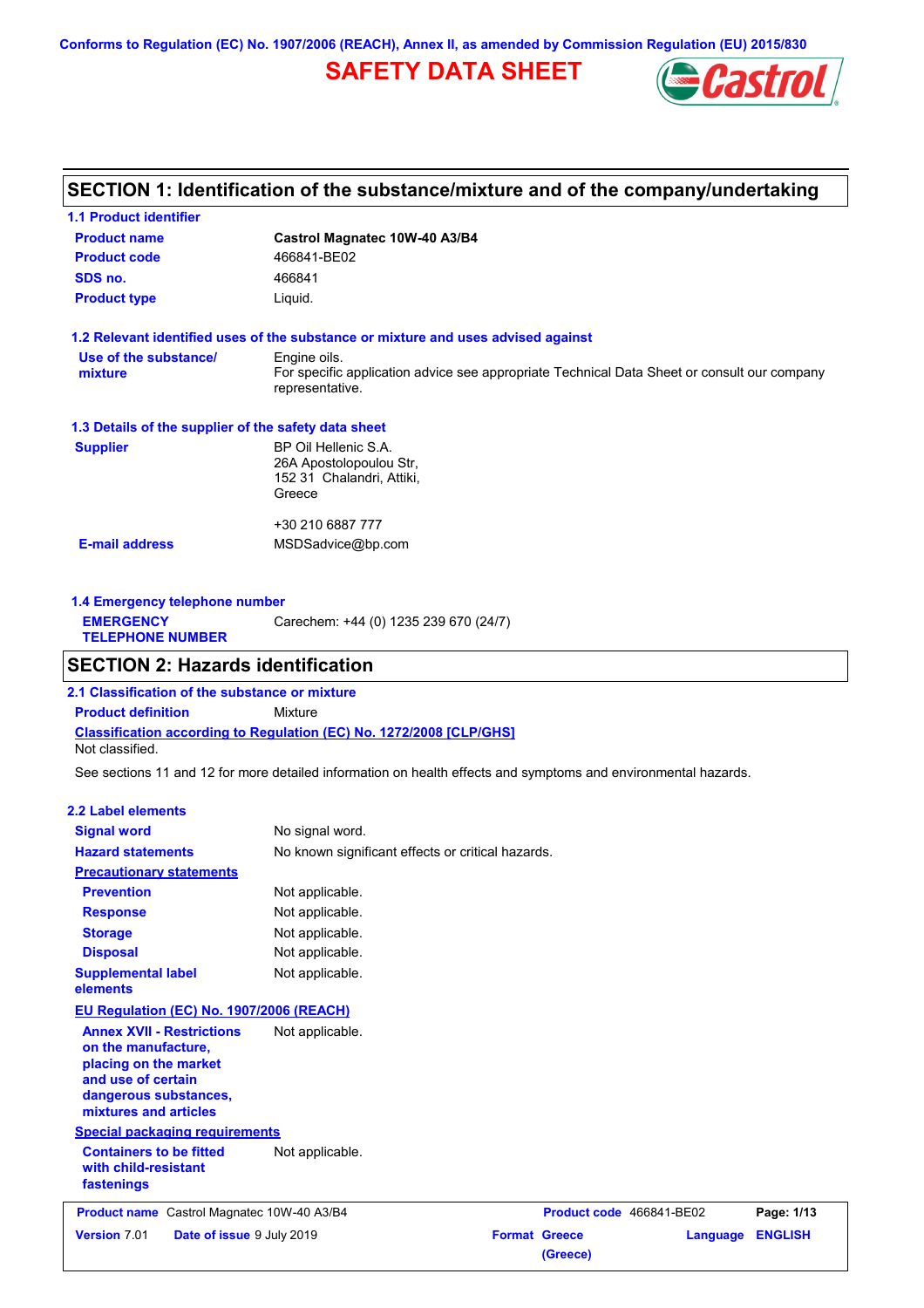# **SECTION 2: Hazards identification**

| <b>Tactile warning of danger</b>                                                                                         | Not applicable.                                                                                                                                                                                                          |  |  |
|--------------------------------------------------------------------------------------------------------------------------|--------------------------------------------------------------------------------------------------------------------------------------------------------------------------------------------------------------------------|--|--|
| 2.3 Other hazards                                                                                                        |                                                                                                                                                                                                                          |  |  |
| <b>Results of PBT and vPvB</b><br>assessment                                                                             | Product does not meet the criteria for PBT or vPvB according to Regulation (EC) No. 1907/2006,<br>Annex XIII.                                                                                                            |  |  |
| <b>Product meets the criteria</b><br>for PBT or vPvB according<br>to Regulation (EC) No.<br><b>1907/2006, Annex XIII</b> | This mixture does not contain any substances that are assessed to be a PBT or a vPvB.                                                                                                                                    |  |  |
| Other hazards which do<br>not result in classification                                                                   | Defatting to the skin.<br>USED ENGINE OILS<br>Used engine oil may contain hazardous components which have the potential to cause skin<br>cancer.<br>See Toxicological Information, section 11 of this Safety Data Sheet. |  |  |
|                                                                                                                          | المصادر والمستحدث ومشواه والملاحمات وممارسهما والمتوجود والمتعارض ومحمود ومحاوره والماح الماروم والمستحدثات                                                                                                              |  |  |

Experimental data on one or more of the components has been used to determine all or part of the hazard classification of this product.

# **SECTION 3: Composition/information on ingredients**

Mixture

#### **3.2 Mixtures**

**Product definition**

Highly refined base oil (IP 346 DMSO extract < 3%). Proprietary performance additives.

| <b>Product/ingredient</b><br>name                                                                                                                                       | <b>Identifiers</b>                                                                     | $\%$      | <b>Regulation (EC) No.</b><br>1272/2008 [CLP]                      | <b>Type</b> |
|-------------------------------------------------------------------------------------------------------------------------------------------------------------------------|----------------------------------------------------------------------------------------|-----------|--------------------------------------------------------------------|-------------|
| Distillates (petroleum), hydrotreated<br>heavy paraffinic                                                                                                               | REACH #: 01-2119484627-25<br>$EC: 265-157-1$<br>CAS: 64742-54-7<br>Index: 649-467-00-8 | 275 - ≤90 | Not classified.                                                    | $[2]$       |
| Distillates (petroleum), solvent-<br>dewaxed heavy paraffinic                                                                                                           | REACH #: 01-2119471299-27<br>EC: $265-169-7$<br>CAS: 64742-65-0<br>Index: 649-474-00-6 | ≤10       | Not classified.                                                    | $[2]$       |
| Phosphorodithioic acid, mixed O.O-bis<br>(1,3-dimethylbutyl and iso-Pr) esters,<br>zinc salts<br>One Onether 40 families full tout of the History and a dealersed above | REACH #: 01-2119493626-26<br>$EC: 283-392-8$<br>CAS: 84605-29-8                        | ב≥        | Skin Irrit. 2, H315<br>Eye Dam. 1, H318<br>Aquatic Chronic 2, H411 | $[1]$       |

**See Section 16 for the full text of the H statements declared above.**

## **Type**

[1] Substance classified with a health or environmental hazard

[2] Substance with a workplace exposure limit

[3] Substance meets the criteria for PBT according to Regulation (EC) No. 1907/2006, Annex XIII

[4] Substance meets the criteria for vPvB according to Regulation (EC) No. 1907/2006, Annex XIII

[5] Substance of equivalent concern

[6] Additional disclosure due to company policy

Occupational exposure limits, if available, are listed in Section 8.

# **SECTION 4: First aid measures**

### **4.1 Description of first aid measures**

| Eye contact                       | In case of contact, immediately flush eyes with plenty of water for at least 15 minutes. Eyelids<br>should be held away from the eyeball to ensure thorough rinsing. Check for and remove any<br>contact lenses. Get medical attention.             |
|-----------------------------------|-----------------------------------------------------------------------------------------------------------------------------------------------------------------------------------------------------------------------------------------------------|
| <b>Skin contact</b>               | Wash skin thoroughly with soap and water or use recognised skin cleanser. Remove<br>contaminated clothing and shoes. Wash clothing before reuse. Clean shoes thoroughly before<br>reuse. Get medical attention if irritation develops.              |
| <b>Inhalation</b>                 | If inhaled, remove to fresh air. In case of inhalation of decomposition products in a fire,<br>symptoms may be delayed. The exposed person may need to be kept under medical<br>surveillance for 48 hours. Get medical attention if symptoms occur. |
| <b>Ingestion</b>                  | Do not induce vomiting unless directed to do so by medical personnel. Get medical attention if<br>symptoms occur.                                                                                                                                   |
| <b>Protection of first-aiders</b> | No action shall be taken involving any personal risk or without suitable training. It may be<br>dangerous to the person providing aid to give mouth-to-mouth resuscitation.                                                                         |

|                     | <b>Product name</b> Castrol Magnatec 10W-40 A3/B4 | <b>Product code</b> 466841-BE02 |                         | Page: 2/13 |
|---------------------|---------------------------------------------------|---------------------------------|-------------------------|------------|
| <b>Version 7.01</b> | <b>Date of issue 9 July 2019</b>                  | <b>Format Greece</b>            | <b>Language ENGLISH</b> |            |
|                     |                                                   | (Greece)                        |                         |            |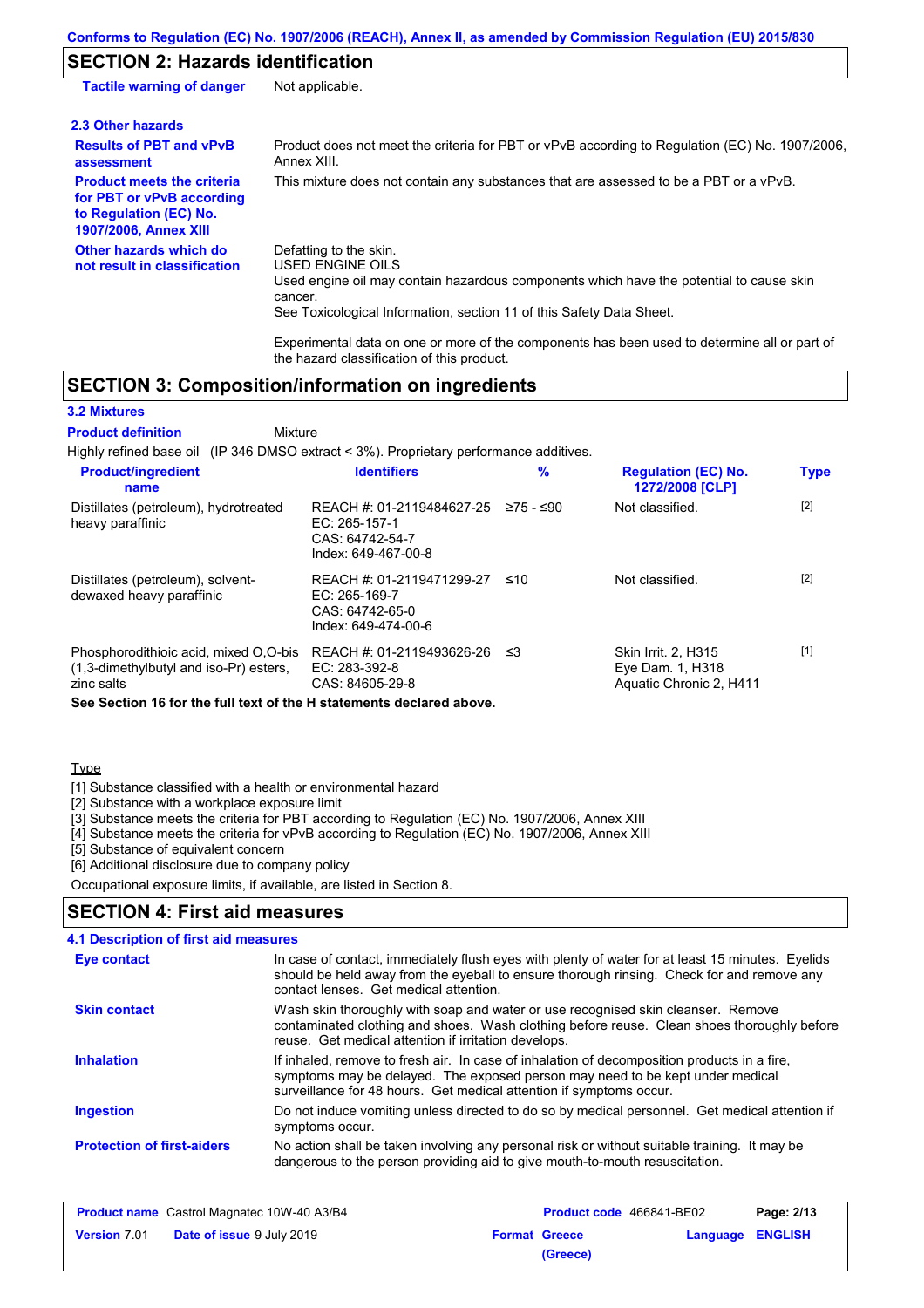# **SECTION 4: First aid measures**

## **4.2 Most important symptoms and effects, both acute and delayed**

See Section 11 for more detailed information on health effects and symptoms.

## **Potential acute health effects**

| <b>Inhalation</b>   | Exposure to decomposition products may cause a health hazard. Serious effects may be<br>delayed following exposure. |  |  |
|---------------------|---------------------------------------------------------------------------------------------------------------------|--|--|
| <b>Ingestion</b>    | No known significant effects or critical hazards.                                                                   |  |  |
| <b>Skin contact</b> | Defatting to the skin. May cause skin dryness and irritation.                                                       |  |  |
| Eye contact         | Not classified as an eye irritant. Based on data available for this or related materials.                           |  |  |
|                     | Delayed and immediate effects as well as chronic effects from short and long-term exposure                          |  |  |
| <b>Inhalation</b>   | Overexposure to the inhalation of airborne droplets or aerosols may cause irritation of the<br>respiratory tract.   |  |  |
| <b>Ingestion</b>    | Ingestion of large quantities may cause nausea and diarrhoea.                                                       |  |  |
| <b>Skin contact</b> | Prolonged or repeated contact can defat the skin and lead to irritation and/or dermatitis.                          |  |  |
| <b>Eye contact</b>  | Potential risk of transient stinging or redness if accidental eye contact occurs.                                   |  |  |
|                     |                                                                                                                     |  |  |

## **4.3 Indication of any immediate medical attention and special treatment needed**

**Version** 7.01

**Notes to physician** Treatment should in general be symptomatic and directed to relieving any effects. In case of inhalation of decomposition products in a fire, symptoms may be delayed. The exposed person may need to be kept under medical surveillance for 48 hours.

# **SECTION 5: Firefighting measures**

| 5.1 Extinguishing media                                                                                                                                                                      |                                                                                                                                                                                                                                                                                                                                                                   |  |
|----------------------------------------------------------------------------------------------------------------------------------------------------------------------------------------------|-------------------------------------------------------------------------------------------------------------------------------------------------------------------------------------------------------------------------------------------------------------------------------------------------------------------------------------------------------------------|--|
| <b>Suitable extinguishing</b><br>media                                                                                                                                                       | In case of fire, use foam, dry chemical or carbon dioxide extinguisher or spray.                                                                                                                                                                                                                                                                                  |  |
| <b>Unsuitable extinguishing</b><br>media                                                                                                                                                     | Do not use water jet. The use of a water jet may cause the fire to spread by splashing the<br>burning product.                                                                                                                                                                                                                                                    |  |
| 5.2 Special hazards arising from the substance or mixture                                                                                                                                    |                                                                                                                                                                                                                                                                                                                                                                   |  |
| <b>Hazards from the</b><br>substance or mixture                                                                                                                                              | In a fire or if heated, a pressure increase will occur and the container may burst.                                                                                                                                                                                                                                                                               |  |
| <b>Hazardous combustion</b><br>Combustion products may include the following:<br>carbon oxides $(CO, CO2)$ (carbon monoxide, carbon dioxide)<br>products<br>nitrogen oxides (NO, $NO2$ etc.) |                                                                                                                                                                                                                                                                                                                                                                   |  |
| 5.3 Advice for firefighters                                                                                                                                                                  |                                                                                                                                                                                                                                                                                                                                                                   |  |
| <b>Special precautions for</b><br>fire-fighters                                                                                                                                              | No action shall be taken involving any personal risk or without suitable training. Promptly<br>isolate the scene by removing all persons from the vicinity of the incident if there is a fire.                                                                                                                                                                    |  |
| <b>Special protective</b><br>equipment for fire-fighters                                                                                                                                     | Fire-fighters should wear appropriate protective equipment and self-contained breathing<br>apparatus (SCBA) with a full face-piece operated in positive pressure mode. Clothing for fire-<br>fighters (including helmets, protective boots and gloves) conforming to European standard EN<br>469 will provide a basic level of protection for chemical incidents. |  |

# **SECTION 6: Accidental release measures**

|                                                          | 6.1 Personal precautions, protective equipment and emergency procedures                                                                                                                                                                                                                                                                                                              |  |  |
|----------------------------------------------------------|--------------------------------------------------------------------------------------------------------------------------------------------------------------------------------------------------------------------------------------------------------------------------------------------------------------------------------------------------------------------------------------|--|--|
| For non-emergency<br>personnel                           | No action shall be taken involving any personal risk or without suitable training. Evacuate<br>surrounding areas. Keep unnecessary and unprotected personnel from entering. Do not touch<br>or walk through spilt material. Floors may be slippery; use care to avoid falling. Put on<br>appropriate personal protective equipment.                                                  |  |  |
| For emergency responders                                 | Entry into a confined space or poorly ventilated area contaminated with vapour, mist or fume is<br>extremely hazardous without the correct respiratory protective equipment and a safe system of<br>work. Wear self-contained breathing apparatus. Wear a suitable chemical protective suit.<br>Chemical resistant boots. See also the information in "For non-emergency personnel". |  |  |
| <b>6.2 Environmental</b><br>precautions                  | Avoid dispersal of spilt material and runoff and contact with soil, waterways, drains and sewers.<br>Inform the relevant authorities if the product has caused environmental pollution (sewers,<br>waterways, soil or air).                                                                                                                                                          |  |  |
| 6.3 Methods and material for containment and cleaning up |                                                                                                                                                                                                                                                                                                                                                                                      |  |  |
| <b>Small spill</b>                                       | Stop leak if without risk. Move containers from spill area. Absorb with an inert material and<br>place in an appropriate waste disposal container. Dispose of via a licensed waste disposal<br>contractor.                                                                                                                                                                           |  |  |
| <b>Product name</b> Castrol Magnatec 10W-40 A3/B4        | <b>Product code</b> 466841-BE02<br>Page: 3/13                                                                                                                                                                                                                                                                                                                                        |  |  |

**Date of issue** 9 July 2019 **Format Greece Language ENGLISH**

**(Greece)**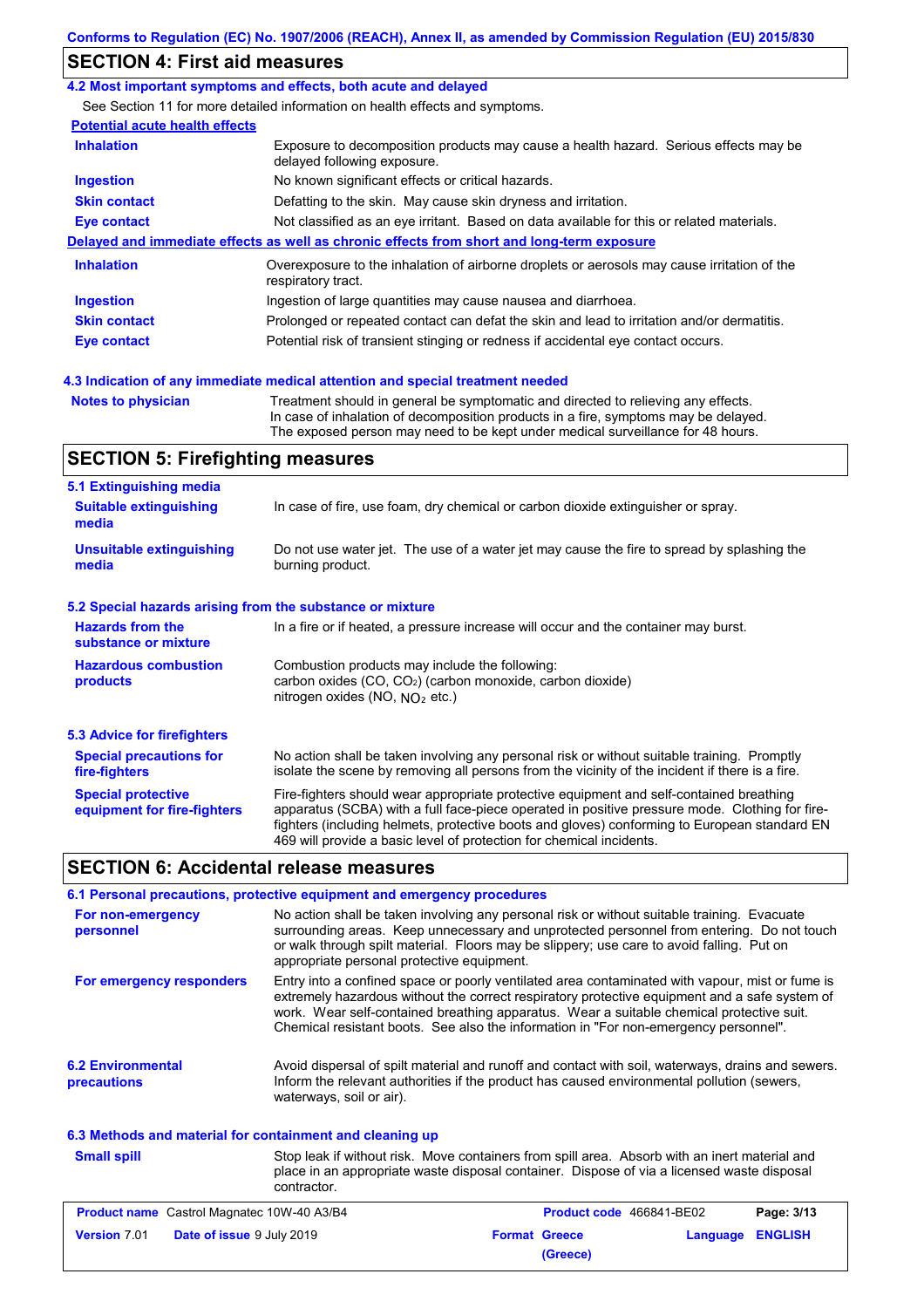# **SECTION 6: Accidental release measures**

| Large spill                               | Stop leak if without risk. Move containers from spill area. Prevent entry into sewers, water<br>courses, basements or confined areas. Contain and collect spillage with non-combustible,<br>absorbent material e.g. sand, earth, vermiculite or diatomaceous earth and place in container<br>for disposal according to local regulations. Dispose of via a licensed waste disposal contractor. |
|-------------------------------------------|------------------------------------------------------------------------------------------------------------------------------------------------------------------------------------------------------------------------------------------------------------------------------------------------------------------------------------------------------------------------------------------------|
| 6.4 Reference to other<br><b>sections</b> | See Section 1 for emergency contact information.<br>See Section 5 for firefighting measures.<br>See Section 8 for information on appropriate personal protective equipment.<br>See Section 12 for environmental precautions.<br>See Section 13 for additional waste treatment information.                                                                                                     |

# **SECTION 7: Handling and storage**

| 7.1 Precautions for safe handling                                                    |                                                                                                                                                                                                                                                                                                                                                                                                                                                                                          |
|--------------------------------------------------------------------------------------|------------------------------------------------------------------------------------------------------------------------------------------------------------------------------------------------------------------------------------------------------------------------------------------------------------------------------------------------------------------------------------------------------------------------------------------------------------------------------------------|
| <b>Protective measures</b>                                                           | Put on appropriate personal protective equipment.                                                                                                                                                                                                                                                                                                                                                                                                                                        |
| <b>Advice on general</b><br>occupational hygiene                                     | Eating, drinking and smoking should be prohibited in areas where this material is handled,<br>stored and processed. Wash thoroughly after handling. Remove contaminated clothing and<br>protective equipment before entering eating areas. See also Section 8 for additional<br>information on hygiene measures.                                                                                                                                                                         |
| <b>7.2 Conditions for safe</b><br>storage, including any<br><i>incompatibilities</i> | Store in accordance with local requiations. Store in a dry, cool and well-ventilated area, away<br>from incompatible materials (see Section 10). Keep away from heat and direct sunlight. Keep<br>container tightly closed and sealed until ready for use. Containers that have been opened must<br>be carefully resealed and kept upright to prevent leakage. Store and use only in equipment/<br>containers designed for use with this product. Do not store in unlabelled containers. |
| <b>Not suitable</b>                                                                  | Prolonged exposure to elevated temperature.                                                                                                                                                                                                                                                                                                                                                                                                                                              |
| 7.3 Specific end use(s)                                                              |                                                                                                                                                                                                                                                                                                                                                                                                                                                                                          |
| <b>Recommendations</b>                                                               | See section 1.2 and Exposure scenarios in annex, if applicable.                                                                                                                                                                                                                                                                                                                                                                                                                          |

## **SECTION 8: Exposure controls/personal protection**

### **8.1 Control parameters**

**Occupational exposure limits**

| <b>Product/ingredient name</b><br>Distillates (petroleum), hydrotreated heavy paraffinic |                                                                                                                                                                                                                                                                                                                                                                                                                                                                                                                                                                                                                                                                           | <b>Exposure limit values</b>                                                                                                                                                                                                                         |
|------------------------------------------------------------------------------------------|---------------------------------------------------------------------------------------------------------------------------------------------------------------------------------------------------------------------------------------------------------------------------------------------------------------------------------------------------------------------------------------------------------------------------------------------------------------------------------------------------------------------------------------------------------------------------------------------------------------------------------------------------------------------------|------------------------------------------------------------------------------------------------------------------------------------------------------------------------------------------------------------------------------------------------------|
|                                                                                          |                                                                                                                                                                                                                                                                                                                                                                                                                                                                                                                                                                                                                                                                           | Ministry of Labour and Social Affairs (Greece).<br>TWA: 5 mg/m <sup>3</sup> 8 hours. Issued/Revised: 5/1999                                                                                                                                          |
| Distillates (petroleum), solvent-dewaxed heavy<br>paraffinic                             |                                                                                                                                                                                                                                                                                                                                                                                                                                                                                                                                                                                                                                                                           | Ministry of Labour and Social Affairs (Greece).                                                                                                                                                                                                      |
|                                                                                          |                                                                                                                                                                                                                                                                                                                                                                                                                                                                                                                                                                                                                                                                           | TWA: 5 mg/m <sup>3</sup> 8 hours. Issued/Revised: 5/1999                                                                                                                                                                                             |
| quidance only.                                                                           |                                                                                                                                                                                                                                                                                                                                                                                                                                                                                                                                                                                                                                                                           | Whilst specific OELs for certain components may be shown in this section, other components may be present in any mist,<br>vapour or dust produced. Therefore, the specific OELs may not be applicable to the product as a whole and are provided for |
| <b>Recommended monitoring</b><br>procedures                                              | If this product contains ingredients with exposure limits, personal, workplace atmosphere or<br>biological monitoring may be required to determine the effectiveness of the ventilation or other<br>control measures and/or the necessity to use respiratory protective equipment. Reference<br>should be made to monitoring standards, such as the following: European Standard EN 689<br>(Workplace atmospheres - Guidance for the assessment of exposure by inhalation to chemical<br>agents for comparison with limit values and measurement strategy) European Standard EN<br>14042 (Workplace atmospheres - Guide for the application and use of procedures for the |                                                                                                                                                                                                                                                      |

assessment of exposure to chemical and biological agents) European Standard EN 482 (Workplace atmospheres - General requirements for the performance of procedures for the measurement of chemical agents) Reference to national guidance documents for methods for

**Derived No Effect Level**

No DNELs/DMELs available.

#### **Predicted No Effect Concentration**

No PNECs available

### **8.2 Exposure controls**

| <b>Product name</b> Castrol Magnatec 10W-40 A3/B4 |                                  |  | <b>Product code</b> 466841-BE02 |                         | Page: 4/13 |
|---------------------------------------------------|----------------------------------|--|---------------------------------|-------------------------|------------|
| <b>Version 7.01</b>                               | <b>Date of issue 9 July 2019</b> |  | <b>Format Greece</b>            | <b>Language ENGLISH</b> |            |
|                                                   |                                  |  | (Greece)                        |                         |            |

the determination of hazardous substances will also be required.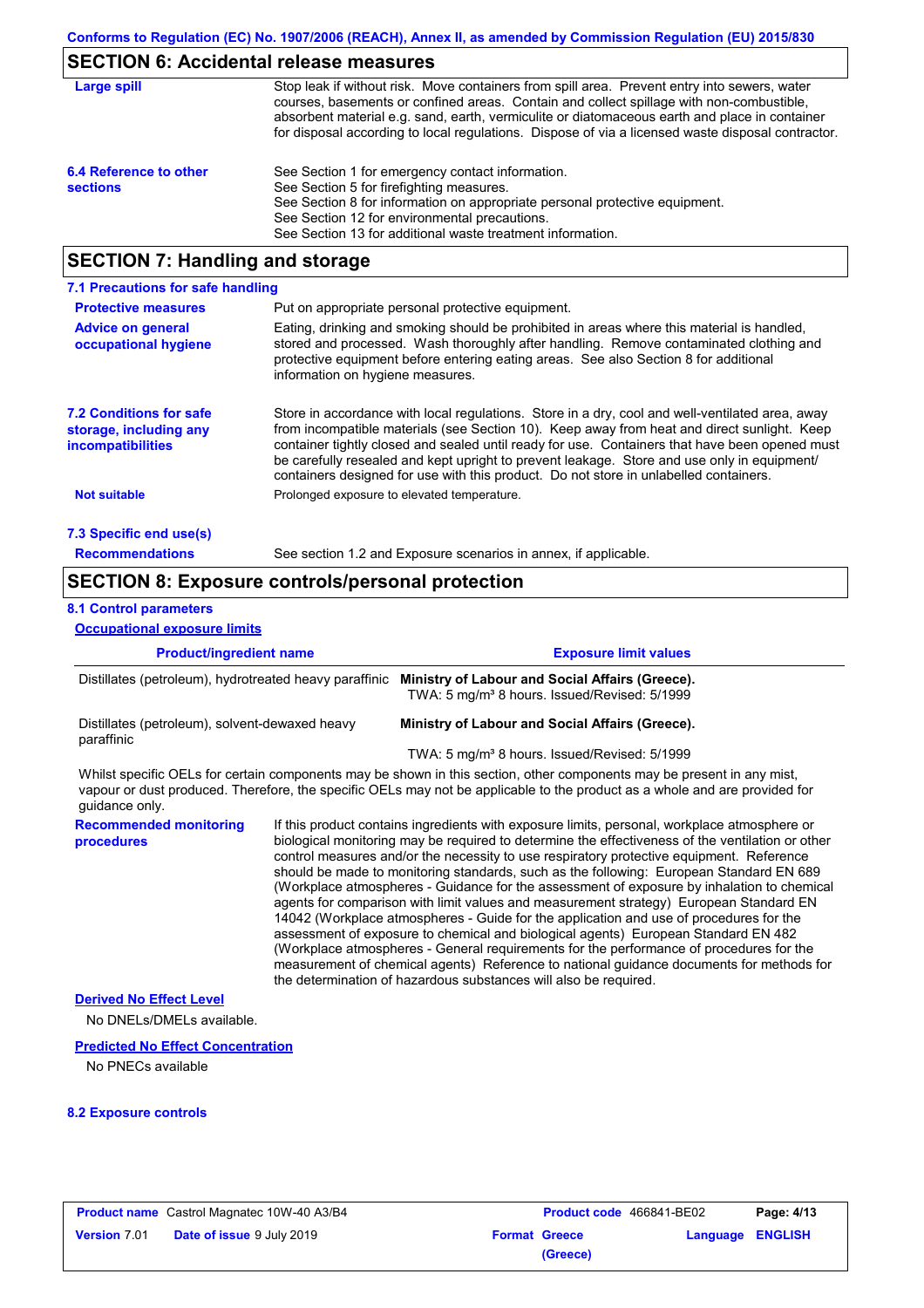# **SECTION 8: Exposure controls/personal protection**

| <b>Appropriate engineering</b>        | Provide exhaust ventilation or other engineering controls to keep the relevant airborne                                                                                                             |
|---------------------------------------|-----------------------------------------------------------------------------------------------------------------------------------------------------------------------------------------------------|
| <b>controls</b>                       | concentrations below their respective occupational exposure limits.                                                                                                                                 |
|                                       | All activities involving chemicals should be assessed for their risks to health, to ensure                                                                                                          |
|                                       | exposures are adequately controlled. Personal protective equipment should only be considered                                                                                                        |
|                                       | after other forms of control measures (e.g. engineering controls) have been suitably evaluated.                                                                                                     |
|                                       | Personal protective equipment should conform to appropriate standards, be suitable for use, be                                                                                                      |
|                                       | kept in good condition and properly maintained.                                                                                                                                                     |
|                                       | Your supplier of personal protective equipment should be consulted for advice on selection and                                                                                                      |
|                                       | appropriate standards. For further information contact your national organisation for standards.<br>The final choice of protective equipment will depend upon a risk assessment. It is important to |
|                                       | ensure that all items of personal protective equipment are compatible.                                                                                                                              |
| <b>Individual protection measures</b> |                                                                                                                                                                                                     |
|                                       |                                                                                                                                                                                                     |
| <b>Hygiene measures</b>               | Wash hands, forearms and face thoroughly after handling chemical products, before eating,                                                                                                           |
|                                       | smoking and using the lavatory and at the end of the working period. Ensure that eyewash<br>stations and safety showers are close to the workstation location.                                      |
|                                       |                                                                                                                                                                                                     |
| <b>Respiratory protection</b>         | In case of insufficient ventilation, wear suitable respiratory equipment.                                                                                                                           |
|                                       | The correct choice of respiratory protection depends upon the chemicals being handled, the                                                                                                          |
|                                       | conditions of work and use, and the condition of the respiratory equipment. Safety procedures                                                                                                       |
|                                       | should be developed for each intended application. Respiratory protection equipment should                                                                                                          |
|                                       | therefore be chosen in consultation with the supplier/manufacturer and with a full assessment                                                                                                       |
|                                       | of the working conditions.                                                                                                                                                                          |
| <b>Eye/face protection</b>            | Safety glasses with side shields.                                                                                                                                                                   |
| <b>Skin protection</b>                |                                                                                                                                                                                                     |
| <b>Hand protection</b>                | <b>General Information:</b>                                                                                                                                                                         |
|                                       | Because specific work environments and material handling practices vary, safety procedures                                                                                                          |
|                                       | should be developed for each intended application. The correct choice of protective gloves                                                                                                          |
|                                       | depends upon the chemicals being handled, and the conditions of work and use. Most gloves                                                                                                           |
|                                       | provide protection for only a limited time before they must be discarded and replaced (even the                                                                                                     |
|                                       | best chemically resistant gloves will break down after repeated chemical exposures).                                                                                                                |
|                                       |                                                                                                                                                                                                     |
|                                       | Gloves should be chosen in consultation with the supplier / manufacturer and taking account of                                                                                                      |
|                                       | a full assessment of the working conditions.                                                                                                                                                        |
|                                       |                                                                                                                                                                                                     |
|                                       | Recommended: Nitrile gloves.                                                                                                                                                                        |
|                                       | <b>Breakthrough time:</b>                                                                                                                                                                           |
|                                       |                                                                                                                                                                                                     |
|                                       | Breakthrough time data are generated by glove manufacturers under laboratory test conditions                                                                                                        |
|                                       | and represent how long a glove can be expected to provide effective permeation resistance. It                                                                                                       |
|                                       | is important when following breakthrough time recommendations that actual workplace<br>conditions are taken into account. Always consult with your glove supplier for up-to-date                    |
|                                       | technical information on breakthrough times for the recommended glove type.                                                                                                                         |
|                                       | Our recommendations on the selection of gloves are as follows:                                                                                                                                      |
|                                       |                                                                                                                                                                                                     |
|                                       | Continuous contact:                                                                                                                                                                                 |
|                                       |                                                                                                                                                                                                     |
|                                       | Gloves with a minimum breakthrough time of 240 minutes, or >480 minutes if suitable gloves                                                                                                          |
|                                       | can be obtained.<br>If suitable gloves are not available to offer that level of protection, gloves with shorter                                                                                     |
|                                       | breakthrough times may be acceptable as long as appropriate glove maintenance and                                                                                                                   |
|                                       | replacement regimes are determined and adhered to.                                                                                                                                                  |
|                                       |                                                                                                                                                                                                     |
|                                       | Short-term / splash protection:                                                                                                                                                                     |
|                                       | Recommended breakthrough times as above.                                                                                                                                                            |
|                                       | It is recognised that for short-term, transient exposures, gloves with shorter breakthrough times                                                                                                   |
|                                       | may commonly be used. Therefore, appropriate maintenance and replacement regimes must                                                                                                               |
|                                       | be determined and rigorously followed.                                                                                                                                                              |
|                                       | <b>Glove Thickness:</b>                                                                                                                                                                             |
|                                       | For general applications, we recommend gloves with a thickness typically greater than 0.35 mm.                                                                                                      |
|                                       |                                                                                                                                                                                                     |
|                                       | It should be emphasised that glove thickness is not necessarily a good predictor of glove                                                                                                           |
|                                       | resistance to a specific chemical, as the permeation efficiency of the glove will be dependent                                                                                                      |
|                                       | on the exact composition of the glove material. Therefore, glove selection should also be based<br>on consideration of the task requirements and knowledge of breakthrough times.                   |
|                                       | Glove thickness may also vary depending on the glove manufacturer, the glove type and the                                                                                                           |
|                                       | glove model. Therefore, the manufacturers' technical data should always be taken into account                                                                                                       |
|                                       | to ensure selection of the most appropriate glove for the task.                                                                                                                                     |
|                                       |                                                                                                                                                                                                     |

| <b>Product name</b> Castrol Magnatec 10W-40 A3/B4 |                                  |  | Product code 466841-BE02 |                  | Page: 5/13 |
|---------------------------------------------------|----------------------------------|--|--------------------------|------------------|------------|
| <b>Version 7.01</b>                               | <b>Date of issue 9 July 2019</b> |  | <b>Format Greece</b>     | Language ENGLISH |            |
|                                                   |                                  |  | (Greece)                 |                  |            |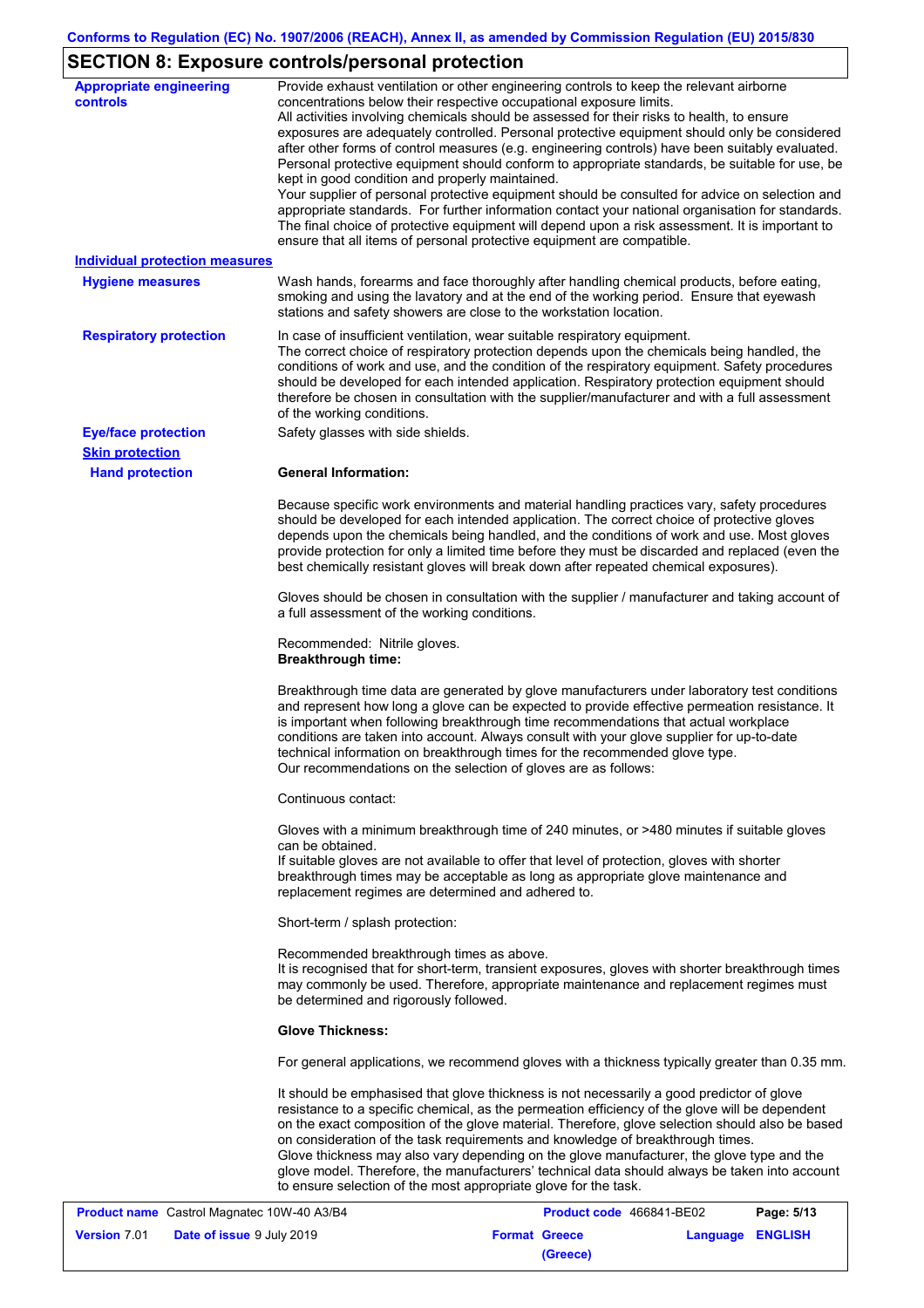# **SECTION 8: Exposure controls/personal protection**

|                                           | Note: Depending on the activity being conducted, gloves of varying thickness may be required<br>for specific tasks. For example:                                                                                                                                                                                                                                                                                                                                                                                                                                                                                                                                                      |
|-------------------------------------------|---------------------------------------------------------------------------------------------------------------------------------------------------------------------------------------------------------------------------------------------------------------------------------------------------------------------------------------------------------------------------------------------------------------------------------------------------------------------------------------------------------------------------------------------------------------------------------------------------------------------------------------------------------------------------------------|
|                                           | • Thinner gloves (down to 0.1 mm or less) may be required where a high degree of manual<br>dexterity is needed. However, these gloves are only likely to give short duration protection and<br>would normally be just for single use applications, then disposed of.                                                                                                                                                                                                                                                                                                                                                                                                                  |
|                                           | • Thicker gloves (up to 3 mm or more) may be required where there is a mechanical (as well<br>as a chemical) risk i.e. where there is abrasion or puncture potential.                                                                                                                                                                                                                                                                                                                                                                                                                                                                                                                 |
| <b>Skin and body</b>                      | Use of protective clothing is good industrial practice.<br>Personal protective equipment for the body should be selected based on the task being<br>performed and the risks involved and should be approved by a specialist before handling this<br>product.<br>Cotton or polyester/cotton overalls will only provide protection against light superficial<br>contamination that will not soak through to the skin. Overalls should be laundered on a regular<br>basis. When the risk of skin exposure is high (e.g. when cleaning up spillages or if there is a<br>risk of splashing) then chemical resistant aprons and/or impervious chemical suits and boots<br>will be required. |
| <b>Refer to standards:</b>                | Respiratory protection: EN 529<br>Gloves: EN 420, EN 374<br>Eye protection: EN 166<br>Filtering half-mask: EN 149<br>Filtering half-mask with valve: EN 405<br>Half-mask: EN 140 plus filter<br>Full-face mask: EN 136 plus filter<br>Particulate filters: EN 143<br>Gas/combined filters: EN 14387                                                                                                                                                                                                                                                                                                                                                                                   |
| <b>Environmental exposure</b><br>controls | Emissions from ventilation or work process equipment should be checked to ensure they<br>comply with the requirements of environmental protection legislation. In some cases, fume<br>scrubbers, filters or engineering modifications to the process equipment will be necessary to<br>reduce emissions to acceptable levels.                                                                                                                                                                                                                                                                                                                                                         |

# **SECTION 9: Physical and chemical properties**

| 9.1 Information on basic physical and chemical properties |                                                                                         |
|-----------------------------------------------------------|-----------------------------------------------------------------------------------------|
| <b>Appearance</b>                                         |                                                                                         |
| <b>Physical state</b>                                     | Liquid.                                                                                 |
| <b>Colour</b>                                             | Amber. [Light]                                                                          |
| <b>Odour</b>                                              | Not available.                                                                          |
| <b>Odour threshold</b>                                    | Not available.                                                                          |
| pH                                                        | Not available.                                                                          |
| <b>Melting point/freezing point</b>                       | Not available.                                                                          |
| Initial boiling point and boiling<br>range                | Not available.                                                                          |
| <b>Pour point</b>                                         | -42 $\degree$ C                                                                         |
| <b>Flash point</b>                                        | Closed cup: 204°C (399.2°F) [Pensky-Martens.]<br>Open cup: 242°C (467.6°F) [Cleveland.] |
| <b>Evaporation rate</b>                                   | Not available.                                                                          |
| <b>Flammability (solid, gas)</b>                          | Not available.                                                                          |
| <b>Upper/lower flammability or</b><br>explosive limits    | Not available.                                                                          |
| <b>Vapour pressure</b>                                    | Not available.                                                                          |
| <b>Vapour density</b>                                     | Not available.                                                                          |
| <b>Relative density</b>                                   | Not available.                                                                          |
| <b>Density</b>                                            | <1000 kg/m <sup>3</sup> (<1 g/cm <sup>3</sup> ) at 15 <sup>°</sup> C                    |
| <b>Solubility(ies)</b>                                    | insoluble in water.                                                                     |
| <b>Partition coefficient: n-octanol/</b><br>water         | Not available.                                                                          |
| <b>Auto-ignition temperature</b>                          | Not available.                                                                          |
| <b>Decomposition temperature</b>                          | Not available.                                                                          |
|                                                           |                                                                                         |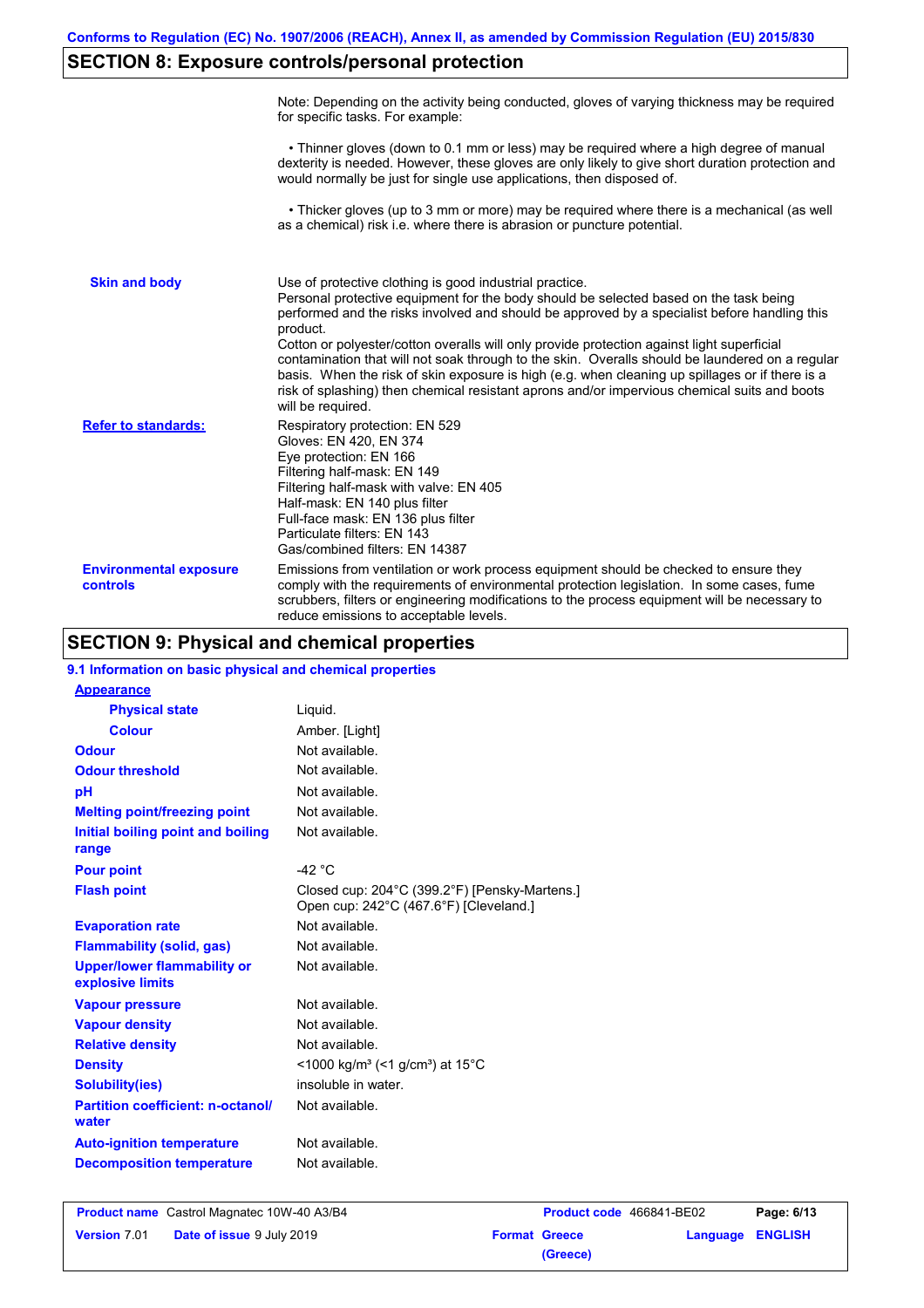# **SECTION 9: Physical and chemical properties**

| <b>Viscosity</b>            | Kinematic: $99.9$ mm <sup>2</sup> /s ( $99.9$ cSt) at $40^{\circ}$ C<br>Kinematic: 14.6 mm <sup>2</sup> /s (14.6 cSt) at $100^{\circ}$ C |
|-----------------------------|------------------------------------------------------------------------------------------------------------------------------------------|
| <b>Explosive properties</b> | Not available.                                                                                                                           |
| <b>Oxidising properties</b> | Not available.                                                                                                                           |

## **9.2 Other information**

No additional information.

| <b>SECTION 10: Stability and reactivity</b>       |                                                                                                                                                                         |  |  |  |
|---------------------------------------------------|-------------------------------------------------------------------------------------------------------------------------------------------------------------------------|--|--|--|
| <b>10.1 Reactivity</b>                            | No specific test data available for this product. Refer to Conditions to avoid and Incompatible<br>materials for additional information.                                |  |  |  |
| <b>10.2 Chemical stability</b>                    | The product is stable.                                                                                                                                                  |  |  |  |
| <b>10.3 Possibility of</b><br>hazardous reactions | Under normal conditions of storage and use, hazardous reactions will not occur.<br>Under normal conditions of storage and use, hazardous polymerisation will not occur. |  |  |  |
| <b>10.4 Conditions to avoid</b>                   | Avoid all possible sources of ignition (spark or flame).                                                                                                                |  |  |  |
| 10.5 Incompatible materials                       | Reactive or incompatible with the following materials: oxidising materials.                                                                                             |  |  |  |
| <b>10.6 Hazardous</b><br>decomposition products   | Under normal conditions of storage and use, hazardous decomposition products should not be<br>produced.                                                                 |  |  |  |

# **SECTION 11: Toxicological information**

| 11.1 Information on toxicological effects               |                                                                                                                                                                                                                                                                                                                                                                                                          |
|---------------------------------------------------------|----------------------------------------------------------------------------------------------------------------------------------------------------------------------------------------------------------------------------------------------------------------------------------------------------------------------------------------------------------------------------------------------------------|
| <b>Acute toxicity estimates</b>                         |                                                                                                                                                                                                                                                                                                                                                                                                          |
| Not available.                                          |                                                                                                                                                                                                                                                                                                                                                                                                          |
| <b>Information on likely</b><br>routes of exposure      | Routes of entry anticipated: Dermal, Inhalation.                                                                                                                                                                                                                                                                                                                                                         |
| <b>Potential acute health effects</b>                   |                                                                                                                                                                                                                                                                                                                                                                                                          |
| <b>Inhalation</b>                                       | Exposure to decomposition products may cause a health hazard. Serious effects may be<br>delayed following exposure.                                                                                                                                                                                                                                                                                      |
| <b>Ingestion</b>                                        | No known significant effects or critical hazards.                                                                                                                                                                                                                                                                                                                                                        |
| <b>Skin contact</b>                                     | Defatting to the skin. May cause skin dryness and irritation.                                                                                                                                                                                                                                                                                                                                            |
| <b>Eye contact</b>                                      | Not classified as an eye irritant. Based on data available for this or related materials.                                                                                                                                                                                                                                                                                                                |
|                                                         | Symptoms related to the physical, chemical and toxicological characteristics                                                                                                                                                                                                                                                                                                                             |
| <b>Inhalation</b>                                       | No specific data.                                                                                                                                                                                                                                                                                                                                                                                        |
| <b>Ingestion</b>                                        | No specific data.                                                                                                                                                                                                                                                                                                                                                                                        |
| <b>Skin contact</b>                                     | Adverse symptoms may include the following:<br>irritation<br>dryness<br>cracking                                                                                                                                                                                                                                                                                                                         |
| <b>Eye contact</b>                                      | No specific data.                                                                                                                                                                                                                                                                                                                                                                                        |
|                                                         | Delayed and immediate effects as well as chronic effects from short and long-term exposure                                                                                                                                                                                                                                                                                                               |
| <b>Inhalation</b>                                       | Overexposure to the inhalation of airborne droplets or aerosols may cause irritation of the<br>respiratory tract.                                                                                                                                                                                                                                                                                        |
| <b>Ingestion</b>                                        | Ingestion of large quantities may cause nausea and diarrhoea.                                                                                                                                                                                                                                                                                                                                            |
| <b>Skin contact</b>                                     | Prolonged or repeated contact can defat the skin and lead to irritation and/or dermatitis.                                                                                                                                                                                                                                                                                                               |
| <b>Eye contact</b>                                      | Potential risk of transient stinging or redness if accidental eye contact occurs.                                                                                                                                                                                                                                                                                                                        |
| <b>Potential chronic health effects</b>                 |                                                                                                                                                                                                                                                                                                                                                                                                          |
| General                                                 | USED ENGINE OILS<br>Combustion products resulting from the operation of internal combustion engines contaminate<br>engine oils during use. Used engine oil may contain hazardous components which have the<br>potential to cause skin cancer. Frequent or prolonged contact with all types and makes of used<br>engine oil must therefore be avoided and a high standard of personal hygiene maintained. |
| <b>Carcinogenicity</b>                                  | No known significant effects or critical hazards.                                                                                                                                                                                                                                                                                                                                                        |
| <b>Mutagenicity</b>                                     | No known significant effects or critical hazards.                                                                                                                                                                                                                                                                                                                                                        |
| <b>Developmental effects</b>                            | No known significant effects or critical hazards.                                                                                                                                                                                                                                                                                                                                                        |
| <b>Product name</b> Castrol Magnatec 10W-40 A3/B4       | Product code 466841-BE02<br>Page: 7/13                                                                                                                                                                                                                                                                                                                                                                   |
| <b>Version 7.01</b><br><b>Date of issue 9 July 2019</b> | <b>Format Greece</b><br><b>ENGLISH</b><br>Language<br>(Greece)                                                                                                                                                                                                                                                                                                                                           |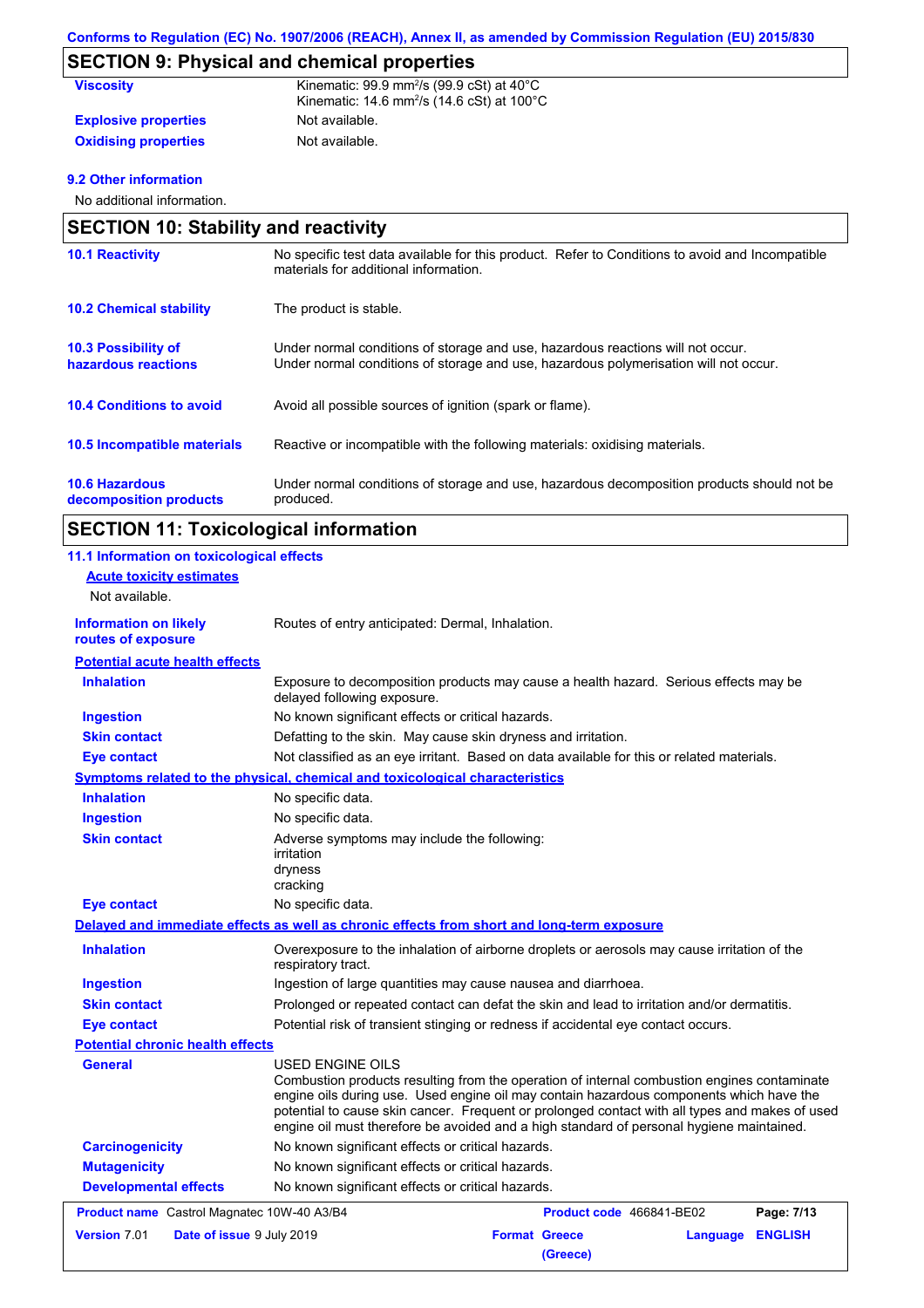## **SECTION 11: Toxicological information**

**Fertility effects** No known significant effects or critical hazards.

## **SECTION 12: Ecological information**

### **12.1 Toxicity**

**Environmental hazards** Not classified as dangerous

Product not classified for environmental effects. Based on data available for this or related materials.

### **12.2 Persistence and degradability**

Expected to be biodegradable.

#### **12.3 Bioaccumulative potential**

This product is not expected to bioaccumulate through food chains in the environment.

| <b>12.4 Mobility in soil</b>                            |                                                                      |
|---------------------------------------------------------|----------------------------------------------------------------------|
| <b>Soil/water partition</b><br><b>coefficient (Koc)</b> | Not available.                                                       |
| <b>Mobility</b>                                         | Spillages may penetrate the soil causing ground water contamination. |

#### **12.5 Results of PBT and vPvB assessment**

Product does not meet the criteria for PBT or vPvB according to Regulation (EC) No. 1907/2006, Annex XIII.

#### **12.6 Other adverse effects**

**Other ecological information**

Spills may form a film on water surfaces causing physical damage to organisms. Oxygen transfer could also be impaired.

## **SECTION 13: Disposal considerations**

## **13.1 Waste treatment methods**

### **Product**

Where possible, arrange for product to be recycled. Dispose of via an authorised person/ licensed waste disposal contractor in accordance with local regulations.

# **Hazardous waste** Yes.

**Methods of disposal**

| European waste catalogue (EWC) |                                                                  |  |  |  |
|--------------------------------|------------------------------------------------------------------|--|--|--|
| <b>Waste code</b>              | <b>Waste designation</b>                                         |  |  |  |
| 13 02 05*                      | Imineral-based non-chlorinated engine, gear and lubricating oils |  |  |  |

However, deviation from the intended use and/or the presence of any potential contaminants may require an alternative waste disposal code to be assigned by the end user.

#### **Packaging Methods of disposal Special precautions** Where possible, arrange for product to be recycled. Dispose of via an authorised person/ licensed waste disposal contractor in accordance with local regulations. This material and its container must be disposed of in a safe way. Care should be taken when handling emptied containers that have not been cleaned or rinsed out. Empty containers or liners may retain some product residues. Empty containers represent a fire hazard as they may contain flammable product residues and vapour. Never weld, solder or braze empty containers. Avoid dispersal of spilt material and runoff and contact with soil, waterways, drains and sewers. **References** Commission 2014/955/EU Directive 2008/98/EC

## **SECTION 14: Transport information**

|                                           | <b>ADR/RID</b>                                    | <b>ADN</b>           | <b>IMDG</b>              | <b>IATA</b>                |
|-------------------------------------------|---------------------------------------------------|----------------------|--------------------------|----------------------------|
| 14.1 UN number                            | Not regulated.                                    | Not regulated.       | Not regulated.           | Not regulated.             |
| 14.2 UN proper<br>shipping name           |                                                   |                      |                          |                            |
| <b>14.3 Transport</b><br>hazard class(es) |                                                   |                      |                          |                            |
|                                           | <b>Product name</b> Castrol Magnatec 10W-40 A3/B4 |                      | Product code 466841-BE02 | Page: 8/13                 |
| Version 7.01                              | Date of issue 9 July 2019                         | <b>Format Greece</b> | (Greece)                 | <b>ENGLISH</b><br>Language |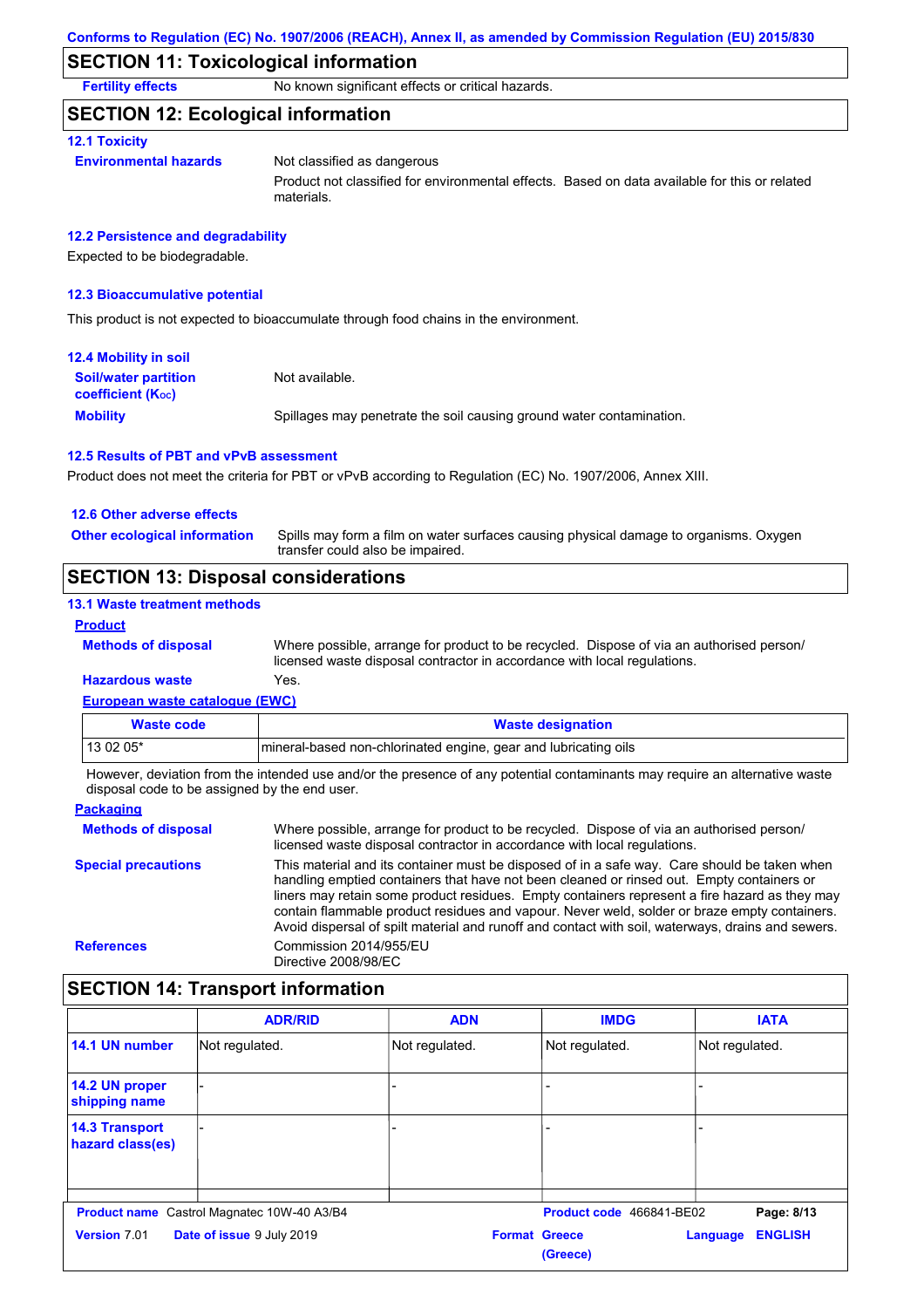# **SECTION 14: Transport information**

| 14.4 Packing<br>group                   |      |     |       |     |  |
|-----------------------------------------|------|-----|-------|-----|--|
| 14.5<br><b>Environmental</b><br>hazards | INo. | No. | l No. | No. |  |
| <b>Additional</b><br>information        |      |     |       |     |  |

**14.6 Special precautions for user** Not available.

**14.7 Transport in bulk according to Annex II of Marpol and the IBC Code** Not available.

# **SECTION 15: Regulatory information**

**15.1 Safety, health and environmental regulations/legislation specific for the substance or mixture**

## **EU Regulation (EC) No. 1907/2006 (REACH)**

## **Annex XIV - List of substances subject to authorisation**

### **Annex XIV**

None of the components are listed.

**Substances of very high concern**

None of the components are listed.

# **Other regulations**

| <b>REACH Status</b>                                                    | The company, as identified in Section 1, sells this product in the EU in compliance with the<br>current requirements of REACH. |
|------------------------------------------------------------------------|--------------------------------------------------------------------------------------------------------------------------------|
| <b>United States inventory</b><br>(TSCA 8b)                            | All components are active or exempted.                                                                                         |
| <b>Australia inventory (AICS)</b>                                      | All components are listed or exempted.                                                                                         |
| <b>Canada inventory</b>                                                | All components are listed or exempted.                                                                                         |
| <b>China inventory (IECSC)</b>                                         | All components are listed or exempted.                                                                                         |
| <b>Japan inventory (ENCS)</b>                                          | All components are listed or exempted.                                                                                         |
| <b>Korea inventory (KECI)</b>                                          | All components are listed or exempted.                                                                                         |
| <b>Philippines inventory</b><br>(PICCS)                                | All components are listed or exempted.                                                                                         |
| <b>Taiwan Chemical</b><br><b>Substances Inventory</b><br>(TCSI)        | All components are listed or exempted.                                                                                         |
| Ozone depleting substances (1005/2009/EU)                              |                                                                                                                                |
| Not listed.                                                            |                                                                                                                                |
| Prior Informed Consent (PIC) (649/2012/EU)<br><b>Note that a start</b> |                                                                                                                                |

Not listed.

#### **Seveso Directive**

This product is not controlled under the Seveso Directive.

| <b>15.2 Chemical safety</b> | A Chemical Safety Assessment has been carried out for one or more of the substances within  |
|-----------------------------|---------------------------------------------------------------------------------------------|
| assessment                  | this mixture. A Chemical Safety Assessment has not been carried out for the mixture itself. |

# **SECTION 16: Other information**

| <b>Abbreviations and acronyms</b>                       | ADN = European Provisions concerning the International Carriage of Dangerous Goods by<br>Inland Waterway<br>ADR = The European Agreement concerning the International Carriage of Dangerous Goods by<br>Road<br>ATE = Acute Toxicity Estimate<br>BCF = Bioconcentration Factor<br>CAS = Chemical Abstracts Service<br>CLP = Classification, Labelling and Packaging Regulation [Regulation (EC) No. 1272/2008] |                                  |                          |                |
|---------------------------------------------------------|----------------------------------------------------------------------------------------------------------------------------------------------------------------------------------------------------------------------------------------------------------------------------------------------------------------------------------------------------------------------------------------------------------------|----------------------------------|--------------------------|----------------|
| <b>Product name</b> Castrol Magnatec 10W-40 A3/B4       |                                                                                                                                                                                                                                                                                                                                                                                                                |                                  | Product code 466841-BE02 | Page: 9/13     |
| <b>Version 7.01</b><br><b>Date of issue 9 July 2019</b> |                                                                                                                                                                                                                                                                                                                                                                                                                | <b>Format Greece</b><br>(Greece) | Language                 | <b>ENGLISH</b> |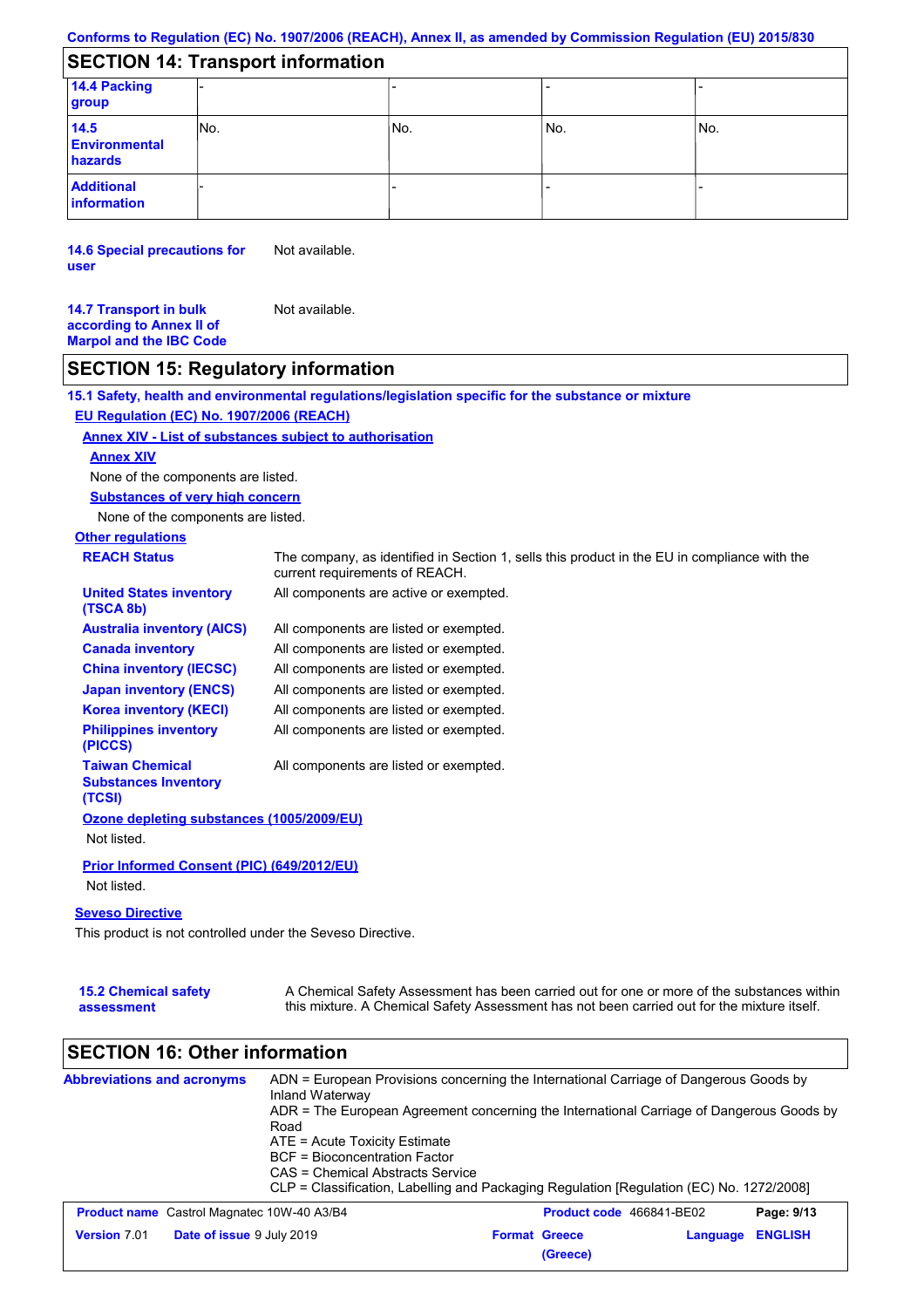## **SECTION 16: Other information**

CSA = Chemical Safety Assessment CSR = Chemical Safety Report DMEL = Derived Minimal Effect Level DNEL = Derived No Effect Level EINECS = European Inventory of Existing Commercial chemical Substances ES = Exposure Scenario EUH statement = CLP-specific Hazard statement EWC = European Waste Catalogue GHS = Globally Harmonized System of Classification and Labelling of Chemicals IATA = International Air Transport Association IBC = Intermediate Bulk Container IMDG = International Maritime Dangerous Goods LogPow = logarithm of the octanol/water partition coefficient MARPOL = International Convention for the Prevention of Pollution From Ships, 1973 as modified by the Protocol of 1978. ("Marpol" = marine pollution) OECD = Organisation for Economic Co-operation and Development PBT = Persistent, Bioaccumulative and Toxic PNEC = Predicted No Effect Concentration REACH = Registration, Evaluation, Authorisation and Restriction of Chemicals Regulation [Regulation (EC) No. 1907/2006] RID = The Regulations concerning the International Carriage of Dangerous Goods by Rail RRN = REACH Registration Number SADT = Self-Accelerating Decomposition Temperature SVHC = Substances of Very High Concern STOT-RE = Specific Target Organ Toxicity - Repeated Exposure STOT-SE = Specific Target Organ Toxicity - Single Exposure TWA = Time weighted average UN = United Nations UVCB = Complex hydrocarbon substance VOC = Volatile Organic Compound vPvB = Very Persistent and Very Bioaccumulative Varies = may contain one or more of the following 64741-88-4 / RRN 01-2119488706-23, 64741-89-5 / RRN 01-2119487067-30, 64741-95-3 / RRN 01-2119487081-40, 64741-96-4/ RRN 01-2119483621-38, 64742-01-4 / RRN 01-2119488707-21, 64742-44-5 / RRN 01-2119985177-24, 64742-45-6, 64742-52-5 / RRN 01-2119467170-45, 64742-53-6 / RRN 01-2119480375-34, 64742-54-7 / RRN 01-2119484627-25, 64742-55-8 / RRN 01-2119487077-29, 64742-56-9 / RRN 01-2119480132-48, 64742-57-0 / RRN 01-2119489287-22, 64742-58-1, 64742-62-7 / RRN 01-2119480472-38, 64742-63-8, 64742-65-0 / RRN 01-2119471299-27, 64742-70-7 / RRN 01-2119487080-42, 72623-85-9 / RRN 01-2119555262-43, 72623-86-0 / RRN 01-2119474878-16, 72623-87-1 / RRN 01-2119474889-13

**Procedure used to derive the classification according to Regulation (EC) No. 1272/2008 [CLP/GHS]**

| <b>Classification</b>                                   |                                                                                      | <b>Justification</b>                                                                                                                        |  |  |
|---------------------------------------------------------|--------------------------------------------------------------------------------------|---------------------------------------------------------------------------------------------------------------------------------------------|--|--|
| Not classified.                                         |                                                                                      |                                                                                                                                             |  |  |
| <b>Full text of abbreviated H</b><br><b>statements</b>  | H315<br>H318<br>H411                                                                 | Causes skin irritation.<br>Causes serious eye damage.<br>Toxic to aguatic life with long lasting effects.                                   |  |  |
| <b>Full text of classifications</b><br><b>[CLP/GHS]</b> | Aquatic Chronic 2, H411<br>Eye Dam. 1, H318<br>Skin Irrit. 2. H315                   | LONG-TERM (CHRONIC) AQUATIC HAZARD - Category 2<br>SERIOUS EYE DAMAGE/EYE IRRITATION - Category 1<br>SKIN CORROSION/IRRITATION - Category 2 |  |  |
| <b>History</b>                                          |                                                                                      |                                                                                                                                             |  |  |
| Date of issue/Date of<br>revision                       | 09/07/2019.                                                                          |                                                                                                                                             |  |  |
| Date of previous issue                                  | 24/06/2019.                                                                          |                                                                                                                                             |  |  |
| <b>Prepared by</b>                                      | <b>Product Stewardship</b>                                                           |                                                                                                                                             |  |  |
|                                                         | $\Box$ la disatas information that has above an if the monicular home is in the land |                                                                                                                                             |  |  |

**Indicates information that has changed from previously issued version.**

#### **Notice to reader**

All reasonably practicable steps have been taken to ensure this data sheet and the health, safety and environmental information contained in it is accurate as of the date specified below. No warranty or representation, express or implied is made as to the accuracy or completeness of the data and information in this data sheet.

The data and advice given apply when the product is sold for the stated application or applications. You should not use the product other than for the stated application or applications without seeking advice from BP Group.

It is the user's obligation to evaluate and use this product safely and to comply with all applicable laws and regulations. The BP Group shall not be responsible for any damage or injury resulting from use, other than the stated product use of the material, from any failure to adhere to recommendations, or from any hazards inherent in the nature of the material. Purchasers of the product for supply to a third party for use at work, have a duty to take all necessary steps to ensure that any person handling or

| <b>Product name</b> Castrol Magnatec 10W-40 A3/B4 |                                  |  | <b>Product code</b> 466841-BE02 | Page: 10/13      |  |
|---------------------------------------------------|----------------------------------|--|---------------------------------|------------------|--|
| <b>Version 7.01</b>                               | <b>Date of issue 9 July 2019</b> |  | <b>Format Greece</b>            | Language ENGLISH |  |
|                                                   |                                  |  | (Greece)                        |                  |  |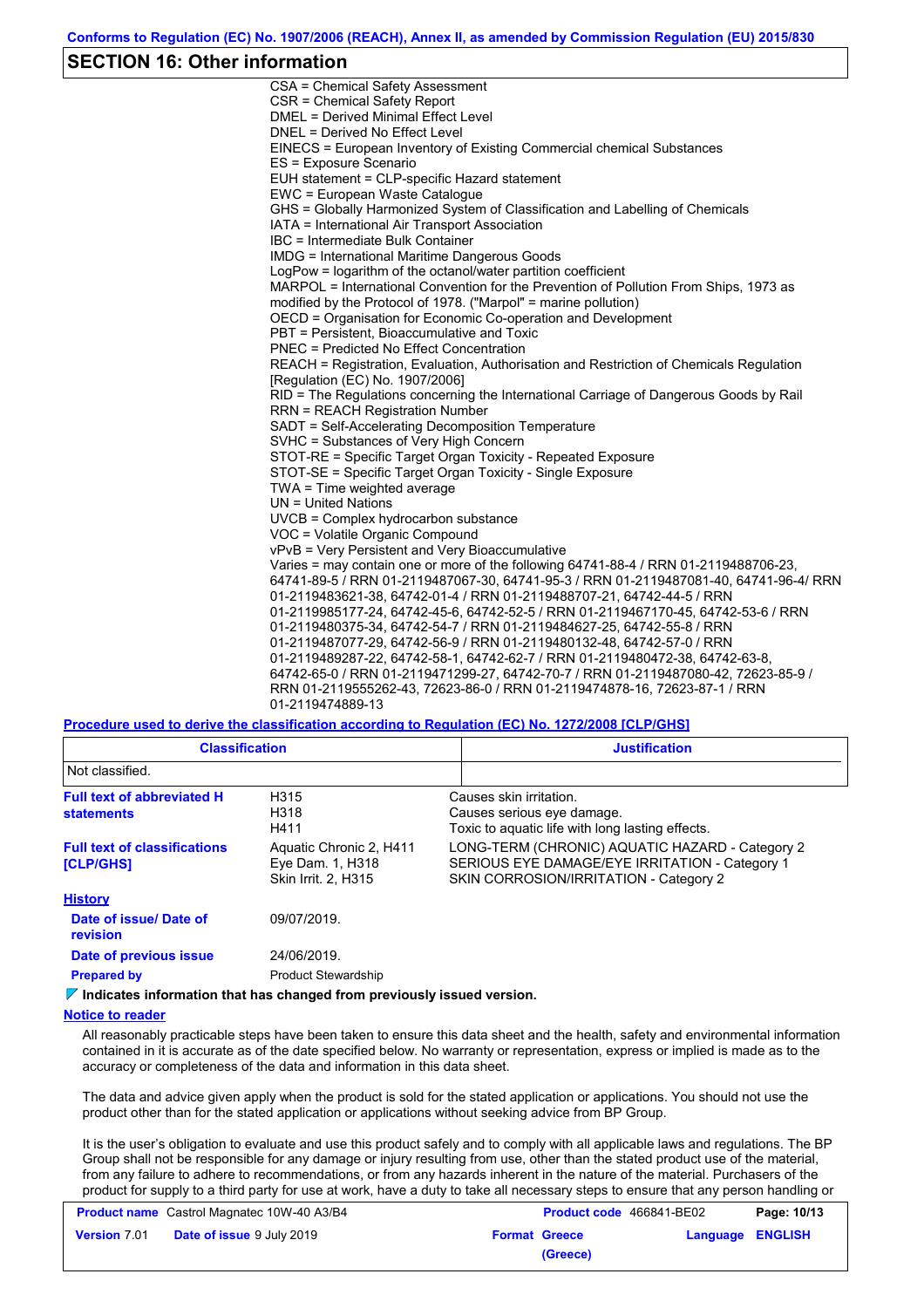# **SECTION 16: Other information**

using the product is provided with the information in this sheet. Employers have a duty to tell employees and others who may be affected of any hazards described in this sheet and of any precautions that should be taken. You can contact the BP Group to ensure that this document is the most current available. Alteration of this document is strictly prohibited.

|                     | <b>Product name</b> Castrol Magnatec 10W-40 A3/B4 |
|---------------------|---------------------------------------------------|
| <b>Version 7.01</b> | <b>Date of issue 9 July 2019</b>                  |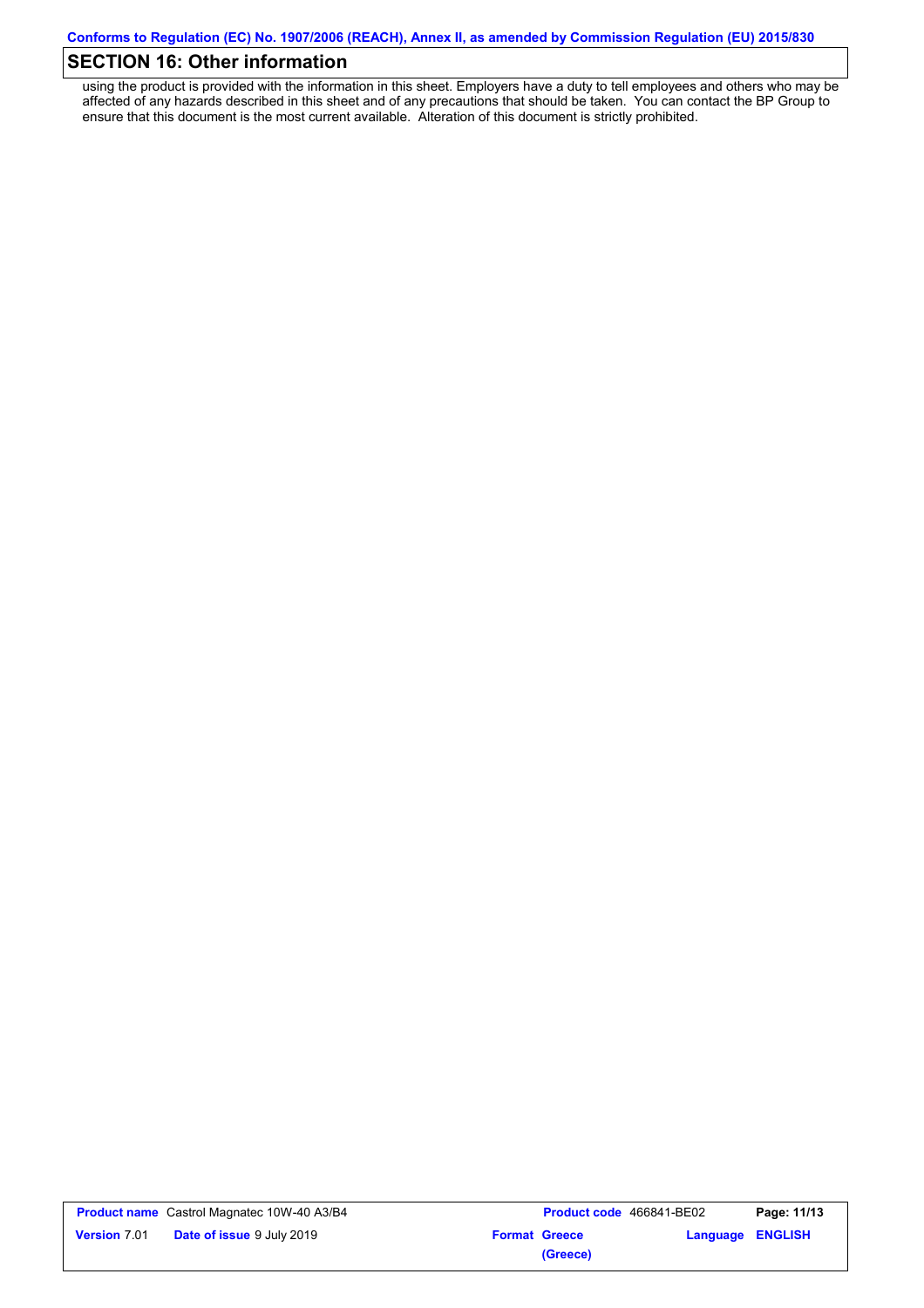**Conforms to Regulation (EC) No. 1907/2006 (REACH), Annex II, as amended by Commission Regulation (EU) 2015/830**

|                     | <b>Product name</b> Castrol Magnatec 10W-40 A3/B4 |
|---------------------|---------------------------------------------------|
| <b>Version 7.01</b> | <b>Date of issue 9 July 2019</b>                  |